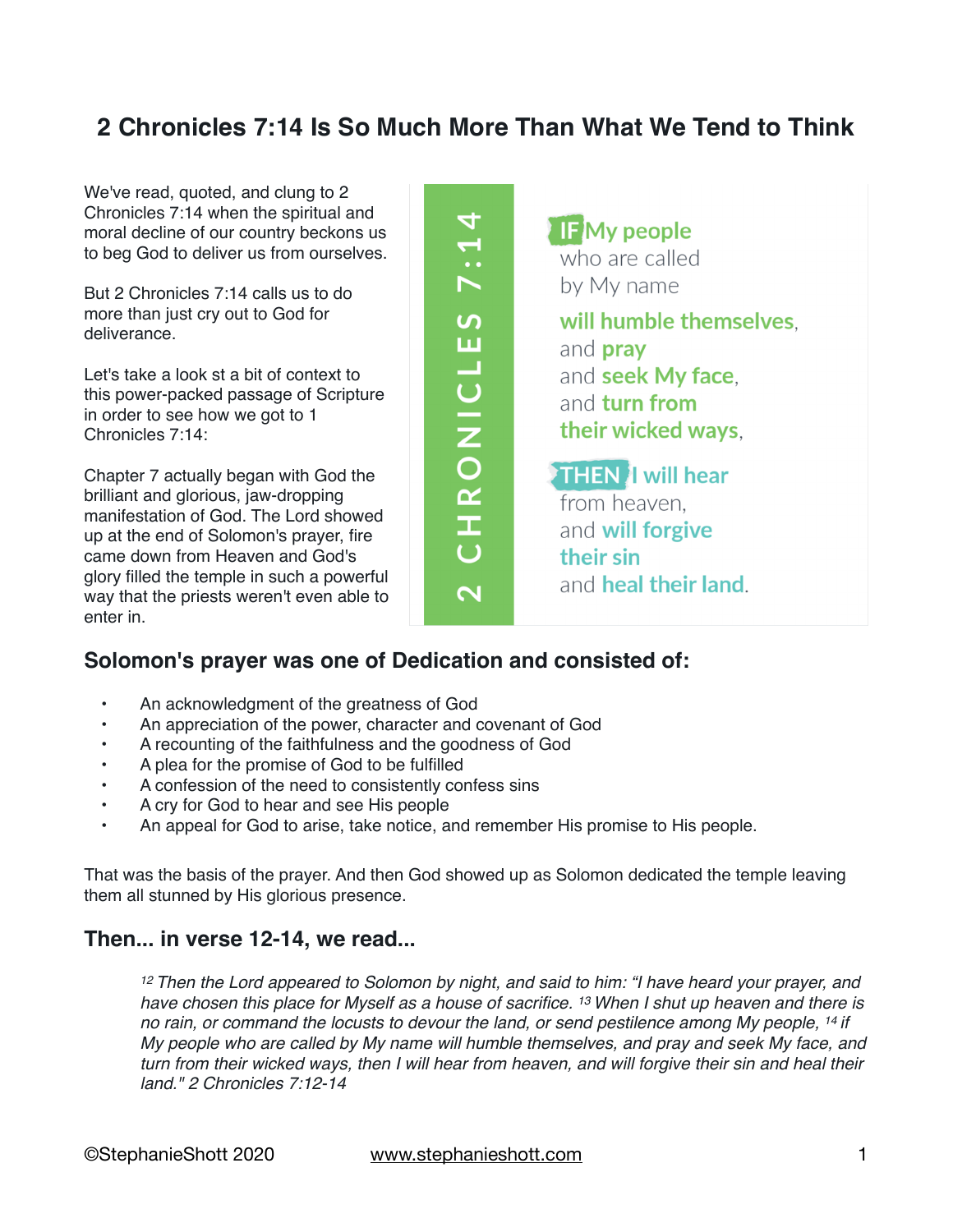The Lord appeared to Solomon. He spoke specifically to him and told him He heard his prayer and made an important choice. He claimed the temple as His house... where sacrifices would be made.

And then He gives some instructions beginning with **WHEN** (*not IF*)...

- I shut heaven and there is no rain.
- When I command the locusts to devour the land.
- Or when I send pestilence among my people.

Why did God say *WHEN*? And why would God do that to His people?

I don't pretend to speak for God, but we do know from what we have seen in Scripture that God's people tend to be hard-headed and hard-hearted. They easily turn from God and God consistently calls them back to Himself.

Unfortunately, sometimes, it means that He has to get His children's attention and remind them of their need for God.

We don't know for sure, but God did say *when* and not *if.*

Unfortunately, this verse has been misinterpreted far too often. So, now the we've gotten a glimpse of the context, let's look at what this verse is really saying.

Probably the first thing we need to realize is that 1 Chronicles is a conditional promise.

- o If My people...
- o Then I will

Then we need to keep in mind that while this conditional promise was made to Solomon and the children of Israel regarding the temple, it is a promise we can apply to our own lives.

We are able to apply this power-packed passage because we know that 2 Timothy 3:16 tells us all Scripture is given by God and is profitable for teaching, for reproof, for correction and for training in righteousness. And we find in 1 Corinthians 10:11-12, that the things we find in Scripture happened as an example for our instruction. And 1 Peter 2:10 reminds us that while we were at one time Gentiles, that we are now the people of God.

While there is one translation, there are also many applications. Applying 2 Chronicles 7:14 would be one of those applications, I believe we can apply to ourselves for our instruction.

#### **Let's look at what God is calling us to in 2 Chronicles 7:14…**

### **IF MY PEOPE WHO ARE CALLED BY MY NAME**

This is a direct declaration from God to His people. Not to the world… not the lost… but specifically to His people. In this dispensation of grace, if you have been born again, you are His. The Church is His. So, today, if we are to apply this passage, we need to understand that it is a call to the His people.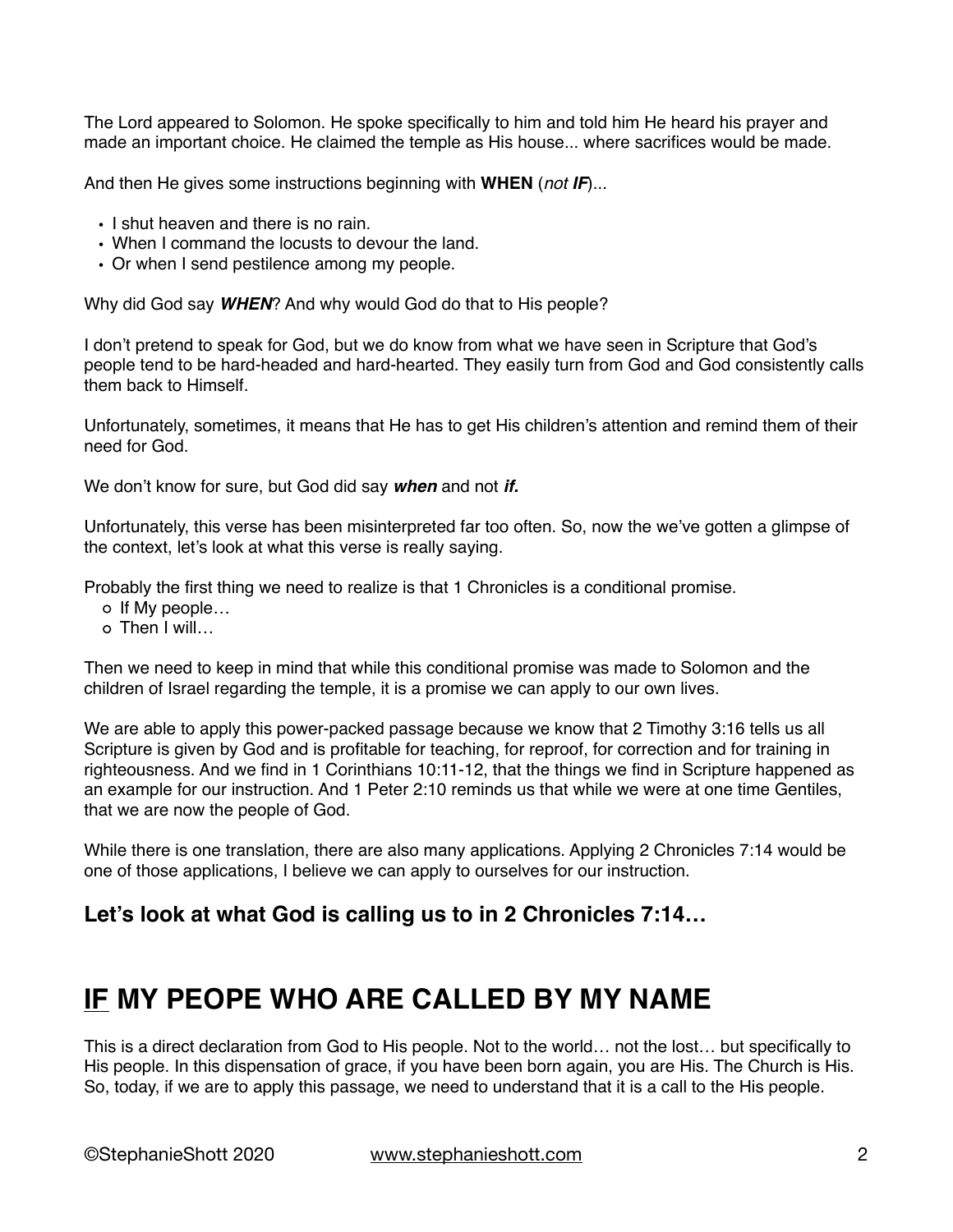# **SHALL HUMBLE THEMSELVES**

Humbling ourselves before God not only means to acknowledge His authority, but to submit to it. Humility is the opposite of pride, and unfortunately, we are a culture of proud people. Arrogance in our own abilities and the need to make a name for ourselves has permeated the church. Our name. Our way. Our rights. Our glory.

We've made ourselves our own idols and God is calling us to humble ourselves and submit to God… the only One worthy of all glory. It's time that we, God's people, quit idolizing ourselves and humble ourselves before God.

### **AND PRAY**

Praying is humbly going to God with petitions as we intercede for ourselves and others. It's not just saying we are going to pray. It's not liking a social media meme about prayer. It's not just praying a fleeting prayer without truly thinking about what we are saying. Oswald Chambers once said, "Prayer is the greatest work." And E. M. Bounds declared, "God shapes the world by prayer." If we are going to see God answer prayer, we must first pray.

# **AND SEEK MY FACE**

Seeking God's face means **to strive after, beg for, hunger and thirst** for *His presence*. It's not a casual kind of seeking that is content with a possible glimpse of God at work in our lives. It is an insatiable appetite that aches for God in such a way that nothing else can satisfy until we know we've met with God.

• We have to ask ourselves… When is the last time we really sought God's face?

## **AND TURN FROM THEIR WICKED WAYS**

We tend to combine humming ourselves with praying and then cling to that as if that was the promise. But we leave off seeking His face. We totally miss the fact that we have to repent from our wicked ways if we want to see God show up like He promised in 2 Chronicles 7:14.

**We need to repent, not just as a nation, but individually. You and I (the church - His people) must turn from our wicked ways.** Wicked ways vary from bad, mischievous, disagreeable, to evil, vicious, wicked. We need to repent from all things that God deems wicked.

• What is it that you need to repent from today?

# **THEN I WILL HEAR FROM HEAVEN**

Then I will hear comes from the same word found in Deuteronomy 6. It's the word *shama*. **It means** *to give attention to***, to** *listen with the intent to respond***.** 

If we do our part - if we meet God's conditions as set forth in the beginning of verse 14, God will then do His part to fulfill His promise to His people and respond to the cry of their humble and repentant hearts.